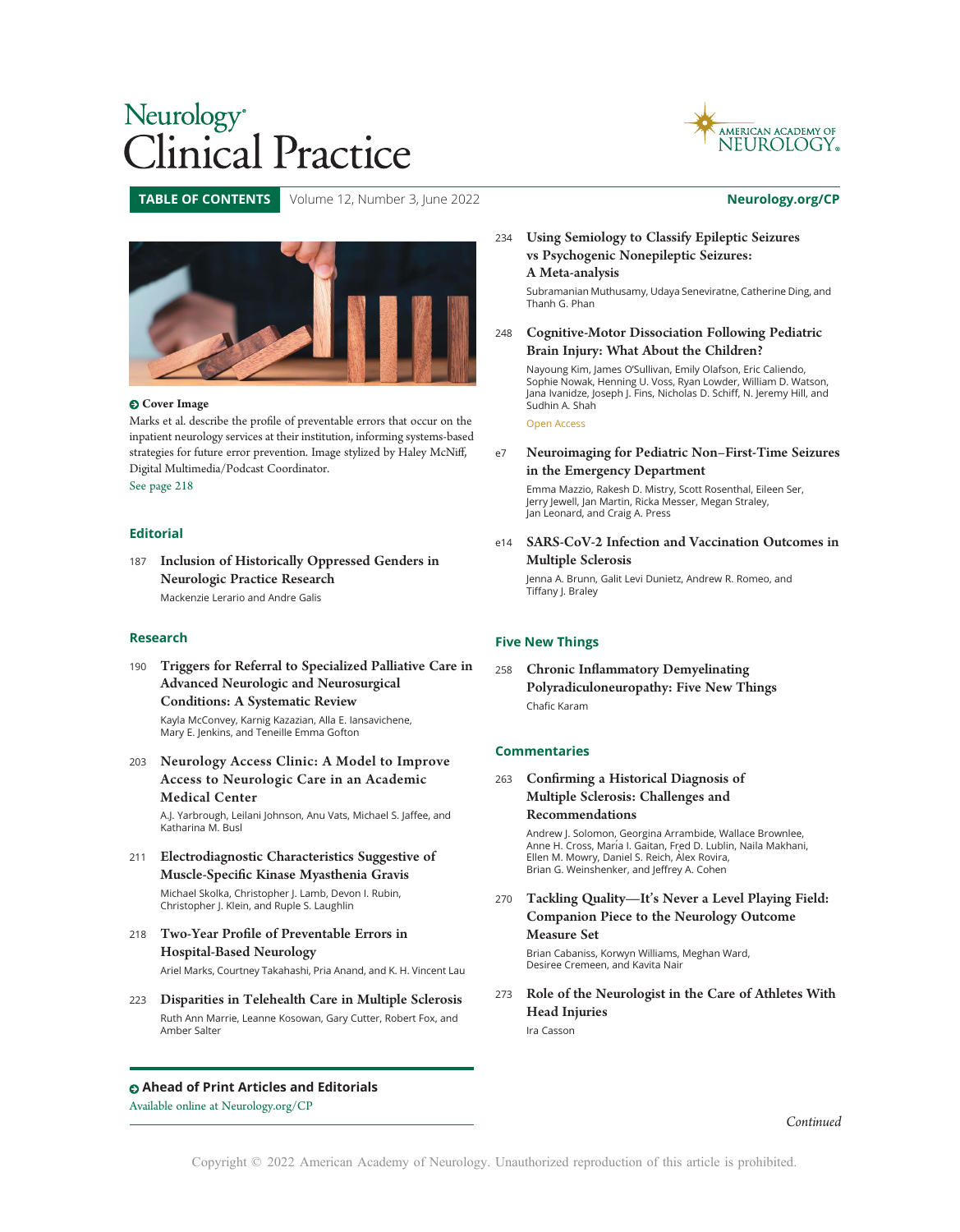### Clinical/Scientific Notes

- <sup>275</sup> Intracranial Hypertension in a Transgender Man Kasim Qureshi, Shakaib Qureshi, Adam Hassan, and Aileen Antonio G Editorial, p. 187
- e22 Cerebral White Matter Injury in a Newborn Infant With COVID-19: A Case Report

Lucas Alves, Thaís Alcântara, Adriano Hazin, Leandro Lucato, Jurandy Júnior Ferraz de Magalhães, Joao Alves, and Jucille Meneses e25 Unusual Post–COVID-19 Presentation With Tetraventricular Hydrocephalus: A Case Report Chetan Saini, Ghaida Khalaf Zaid, Leila Gachechiladze, and Rashi Krishnan

## e28 Acute Ascending Necrotizing Myelitis After COVID-19 Infection: A Clinicopathologic Report

Luis Guada, Franklyn Rocha Cabrero, Nicole L. Baldwin, Allan D. Levi, Sakir H. Gultekin, and Ashok Verma



## Practice Current: An interactive exchange on controversial topics

Share your own best practices. Read commentary with expert opinion. Explore results on an interactive world map.

[NPub.org/NCP/practicecurrent](http://NPub.org/NCP/practicecurrent) Neurology® Clinical Practice